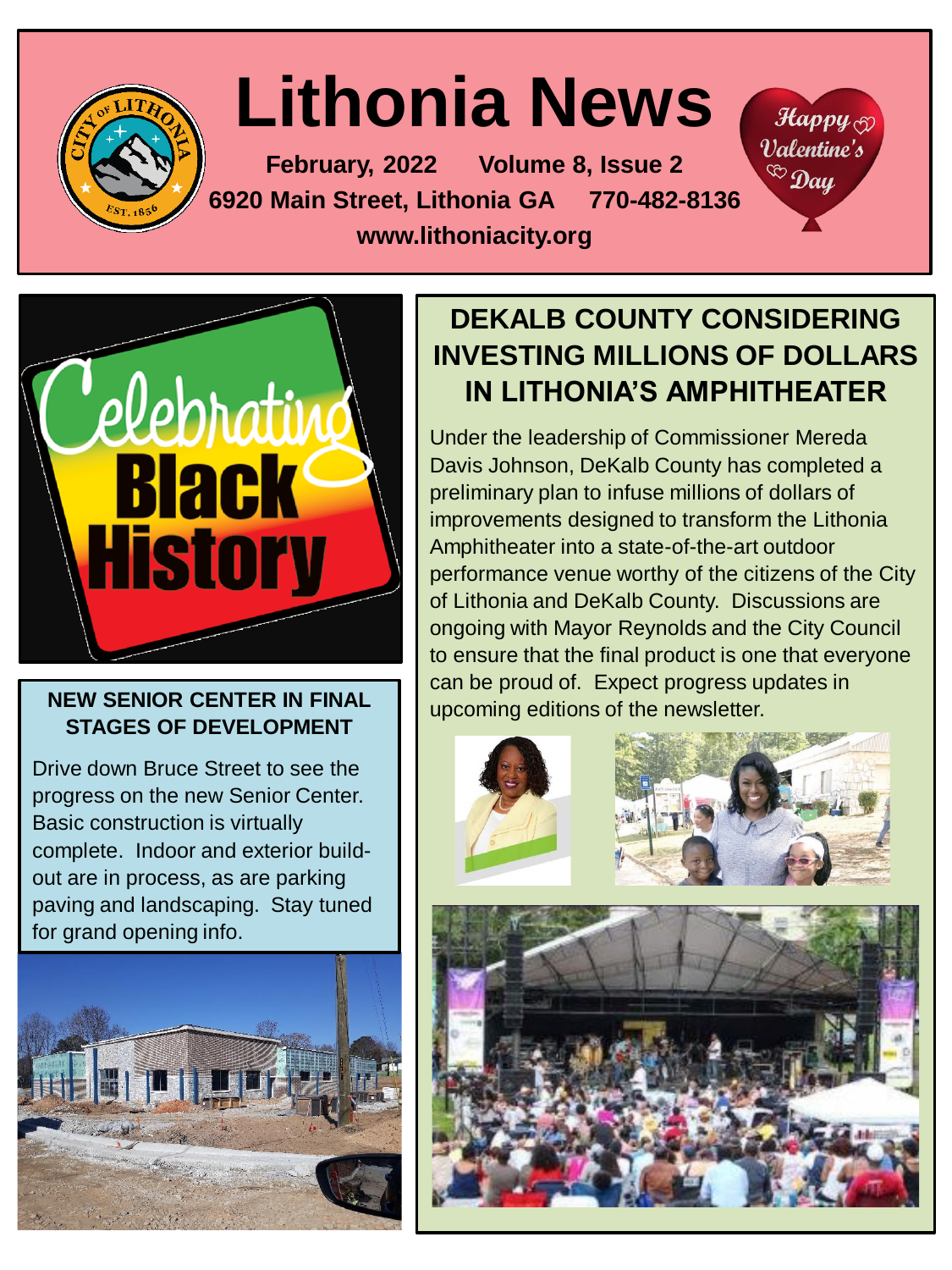

BUSINESS DISTRICT | RESIDENTIAL COMMUNITY NEW IDEAS TO SHARE  $\mathbb{Z}$ APP (ABANDONED PROPERTY PROJECT) UPCOMING EVENTS

BY PHONE: 1929 205 6099 ZOOM MEETING ID: 894 8361 3814 PASSWORD: 690911





#### **[LITHONIA POLICE DEPARTMENT](https://www.facebook.com/LithoniaCityPolice/?__cft__%5b0%5d=AZXOLi09GTE3hK0ZD5BF8cz7Dy6QsHA548LUcVyvqgN9TjNJ_Evtjfm7PrOpSbfgC7Dx6hsDDF_LgpOUhzuYOGIR5vduQOvBuBUiC5iC5KX2NVTCAFn9GkaxNvWIye-rKPYL-c2LPCtdlVYf9uUMY8l0JClPIs0iW1qJnvThP2R0Sg&__tn__=-UC%2CP-y-R) SCAM ALERT**!

The Lithonia Police Department will not call you to bond anyone out of jail. We do not have an active city jail at this time. People are being called and told family members have a \$9,500.00 bond and to send the 10%. Please do not fall for this scam! Chief N. E. Pollard

[#lithoniapolice](https://www.facebook.com/hashtag/lithoniapolice?__eep__=6&__cft__%5b0%5d=AZXOLi09GTE3hK0ZD5BF8cz7Dy6QsHA548LUcVyvqgN9TjNJ_Evtjfm7PrOpSbfgC7Dx6hsDDF_LgpOUhzuYOGIR5vduQOvBuBUiC5iC5KX2NVTCAFn9GkaxNvWIye-rKPYL-c2LPCtdlVYf9uUMY8l0JClPIs0iW1qJnvThP2R0Sg&__tn__=*NK-y-R) [#dekalbcounty](https://www.facebook.com/hashtag/dekalbcounty?__eep__=6&__cft__%5b0%5d=AZXOLi09GTE3hK0ZD5BF8cz7Dy6QsHA548LUcVyvqgN9TjNJ_Evtjfm7PrOpSbfgC7Dx6hsDDF_LgpOUhzuYOGIR5vduQOvBuBUiC5iC5KX2NVTCAFn9GkaxNvWIye-rKPYL-c2LPCtdlVYf9uUMY8l0JClPIs0iW1qJnvThP2R0Sg&__tn__=*NK-y-R) [#police](https://www.facebook.com/hashtag/police?__eep__=6&__cft__%5b0%5d=AZXOLi09GTE3hK0ZD5BF8cz7Dy6QsHA548LUcVyvqgN9TjNJ_Evtjfm7PrOpSbfgC7Dx6hsDDF_LgpOUhzuYOGIR5vduQOvBuBUiC5iC5KX2NVTCAFn9GkaxNvWIye-rKPYL-c2LPCtdlVYf9uUMY8l0JClPIs0iW1qJnvThP2R0Sg&__tn__=*NK-y-R) [#mainstreetlithonia](https://www.facebook.com/hashtag/mainstreetlithonia?__eep__=6&__cft__%5b0%5d=AZXOLi09GTE3hK0ZD5BF8cz7Dy6QsHA548LUcVyvqgN9TjNJ_Evtjfm7PrOpSbfgC7Dx6hsDDF_LgpOUhzuYOGIR5vduQOvBuBUiC5iC5KX2NVTCAFn9GkaxNvWIye-rKPYL-c2LPCtdlVYf9uUMY8l0JClPIs0iW1qJnvThP2R0Sg&__tn__=*NK-y-R) [#ItsInTheChampion](https://www.facebook.com/hashtag/itsinthechampion?__eep__=6&__cft__%5b0%5d=AZXOLi09GTE3hK0ZD5BF8cz7Dy6QsHA548LUcVyvqgN9TjNJ_Evtjfm7PrOpSbfgC7Dx6hsDDF_LgpOUhzuYOGIR5vduQOvBuBUiC5iC5KX2NVTCAFn9GkaxNvWIye-rKPYL-c2LPCtdlVYf9uUMY8l0JClPIs0iW1qJnvThP2R0Sg&__tn__=*NK-y-R) [#lithonianews](https://www.facebook.com/hashtag/lithonianews?__eep__=6&__cft__%5b0%5d=AZXOLi09GTE3hK0ZD5BF8cz7Dy6QsHA548LUcVyvqgN9TjNJ_Evtjfm7PrOpSbfgC7Dx6hsDDF_LgpOUhzuYOGIR5vduQOvBuBUiC5iC5KX2NVTCAFn9GkaxNvWIye-rKPYL-c2LPCtdlVYf9uUMY8l0JClPIs0iW1qJnvThP2R0Sg&__tn__=*NK-y-R) [#dekalbcountypolice](https://www.facebook.com/hashtag/dekalbcountypolice?__eep__=6&__cft__%5b0%5d=AZXOLi09GTE3hK0ZD5BF8cz7Dy6QsHA548LUcVyvqgN9TjNJ_Evtjfm7PrOpSbfgC7Dx6hsDDF_LgpOUhzuYOGIR5vduQOvBuBUiC5iC5KX2NVTCAFn9GkaxNvWIye-rKPYL-c2LPCtdlVYf9uUMY8l0JClPIs0iW1qJnvThP2R0Sg&__tn__=*NK-y-R) [#CommunityPolicin](https://www.facebook.com/hashtag/communitypolicin?__eep__=6&__cft__%5b0%5d=AZXOLi09GTE3hK0ZD5BF8cz7Dy6QsHA548LUcVyvqgN9TjNJ_Evtjfm7PrOpSbfgC7Dx6hsDDF_LgpOUhzuYOGIR5vduQOvBuBUiC5iC5KX2NVTCAFn9GkaxNvWIye-rKPYL-c2LPCtdlVYf9uUMY8l0JClPIs0iW1qJnvThP2R0Sg&__tn__=*NK-y-R)

### **FREE COVID TESTS!**

The U.S. Postal Service is delivering one shipment of four COVID tests per residential address. To get yours, enter your name, address, and email at [www.usps.com/covidtest](http://www.usps.com/covidtest)

### **NEW AMPHITHEATER EVENT COORDINATOR**

**The Lithonia Downtown Development Authority (LDDA) has selected a new Event Coordinator for the Lithonia Amphitheater. ENIGMA Business Group, Inc., headed up by Ms. Renee Miller was selected and will enter into an agreement to manage all activities at the facility.**

**As stated in their promotional material, "Enigma Business Group, Inc. stands on the mantra of curating and developing epic performances while maintaining a community focus and upward mobility."**

**The LDDA Board was very impressed with Ms. Miller and her commitment to the City of Lithonia and her educational background with she feels will be an asset to the growth and development of our youth.**

**Promoters are already actively establishing dates for the up-coming season which starts in March.**

**If your group is interested in booking an event, please contact Ms. Renee Miller at enigma.entertainment@yahoo.com.**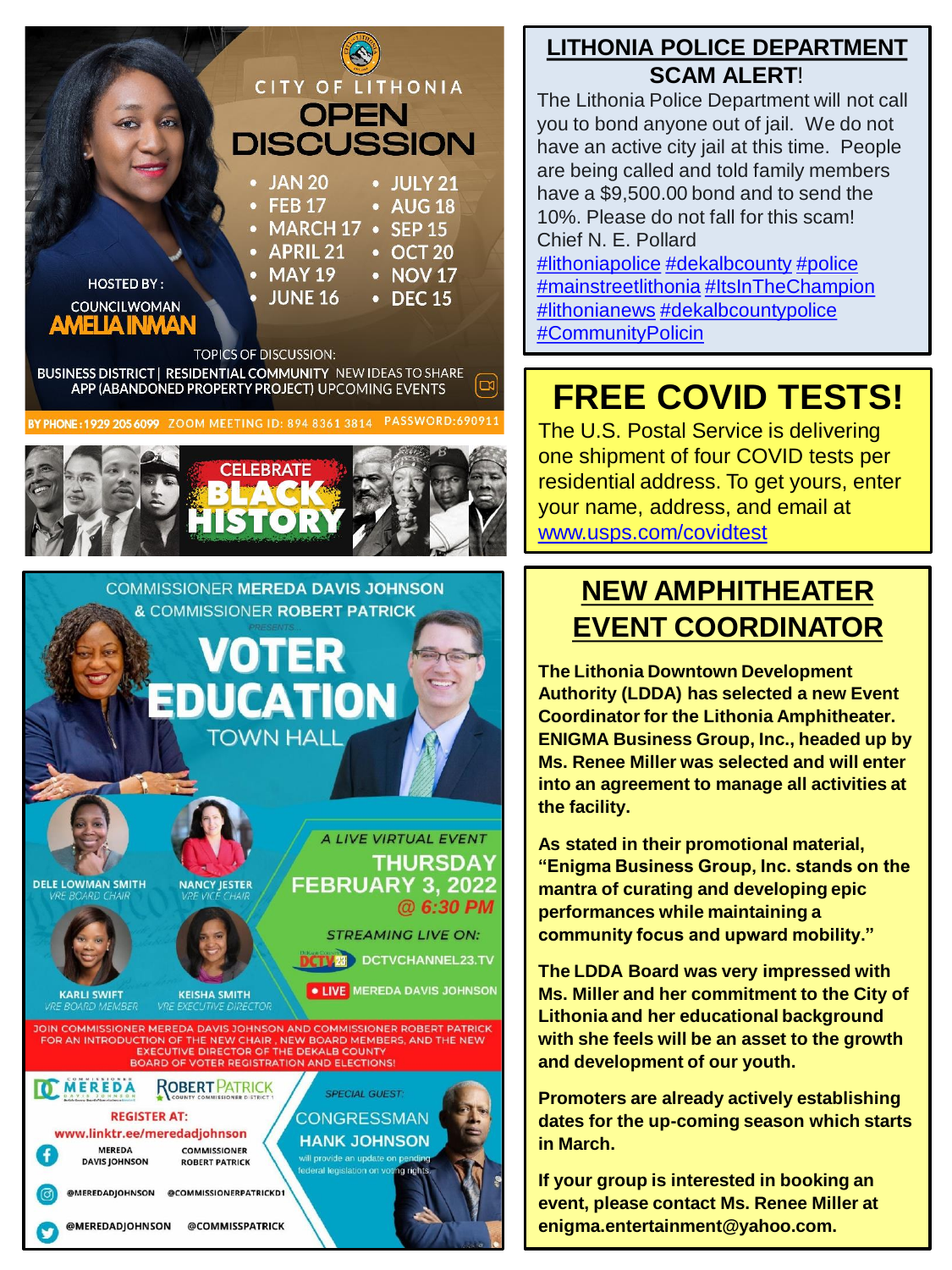Greetings,

Allow us to present a brief overview of our historic city and to introduce the Lithonia Historic Preservation Commission (HPC).

Around 1840, Lithonia began as a small community called Crossroads with approximately 100 people. The community grew and was chartered in 1856 by the General Assembly of Georgia to become a city. In 2016, the entire City of Lithonia was designated a National Historic Site and placed on the National Historic Register. This means our city is a special place with significance in American history. Today, Lithonia is a thriving community with approximately 2,500 residents. We are a suburb of Atlanta with a National Park, Arabia Mountain, at our doorsteps. We also have a regional mall, Stonecrest, and a major Interstate, I-20, within one mile of Lithonia's city limits.

The meaning of Lithonia is…"place of stone." Our corner-stone is the unique granite Gneiss, pronounced "nice". Granite from Lithonia's quarries was an essential building material used to construct monuments and other structures across America and around the world. Lithonia was well known for her stone masons. Although the words granite and gneiss are often used interchangeably…Gneiss is a metamorphic version of granite. One thing remains clear. Throughout our city, Lithonia Gneiss was used to build historic churches, schools, landmarks, and homes. In a nutshell, "Lithonia is a very Gneiss place to be!"

In keeping with the National Historic Preservation Act, enacted by the US Congress in 1966, the Lithonia City Council passed an ordinance in 2019 to create the "Lithonia Historic Preservation Commission." The purpose of the HPC ordinance is to stimulate revitalization of business districts and historic neighborhoods as well as to protect and enhance local, historic, and aesthetic attractions to tourists and thereby promote and stimulate business. The Lithonia HPC is committed to maintaining the character and historic integrity of structures within the residential and commercial districts of our city.

What does this mean to you as a homeowner, property owner, or business owner? If you live in a designated historic neighborhood or your business is located in the historic district of Lithonia, you must first submit an application to obtain a Certificate of Appropriateness (COA) from the Historic Preservation Commission prior to making any exterior changes to your building or home. This includes signage, lighting, exterior materials, roofing, windows, or doors. The COA requires that homeowners, property owners, and business owners provide a description of the proposed project as well as the types of materials to be used prior to the start of rehabilitation projects or new construction within Lithonia's historic residential and commercial districts. A building permit cannot be issued until a COA is approved.

The Lithonia HPC Design Standards provide a guideline that mandates compliance to ensure that the historic features of structures within the historic residential and commercial districts of our city are maintained. The Design Standards were originally presented in 2012 and adopted in 2020. You can access the COA application as well as the Lithonia HPC Design Standards on the City of Lithonia web site.

On the third Tuesdays of each month, The Lithonia HPC meets at 6:00PM. For more information visit the City of Lithonia website.

Carlene Anderson and Dawn Massey

Lithonia Rail Road Station" demolished during urban renewal. C. 1968